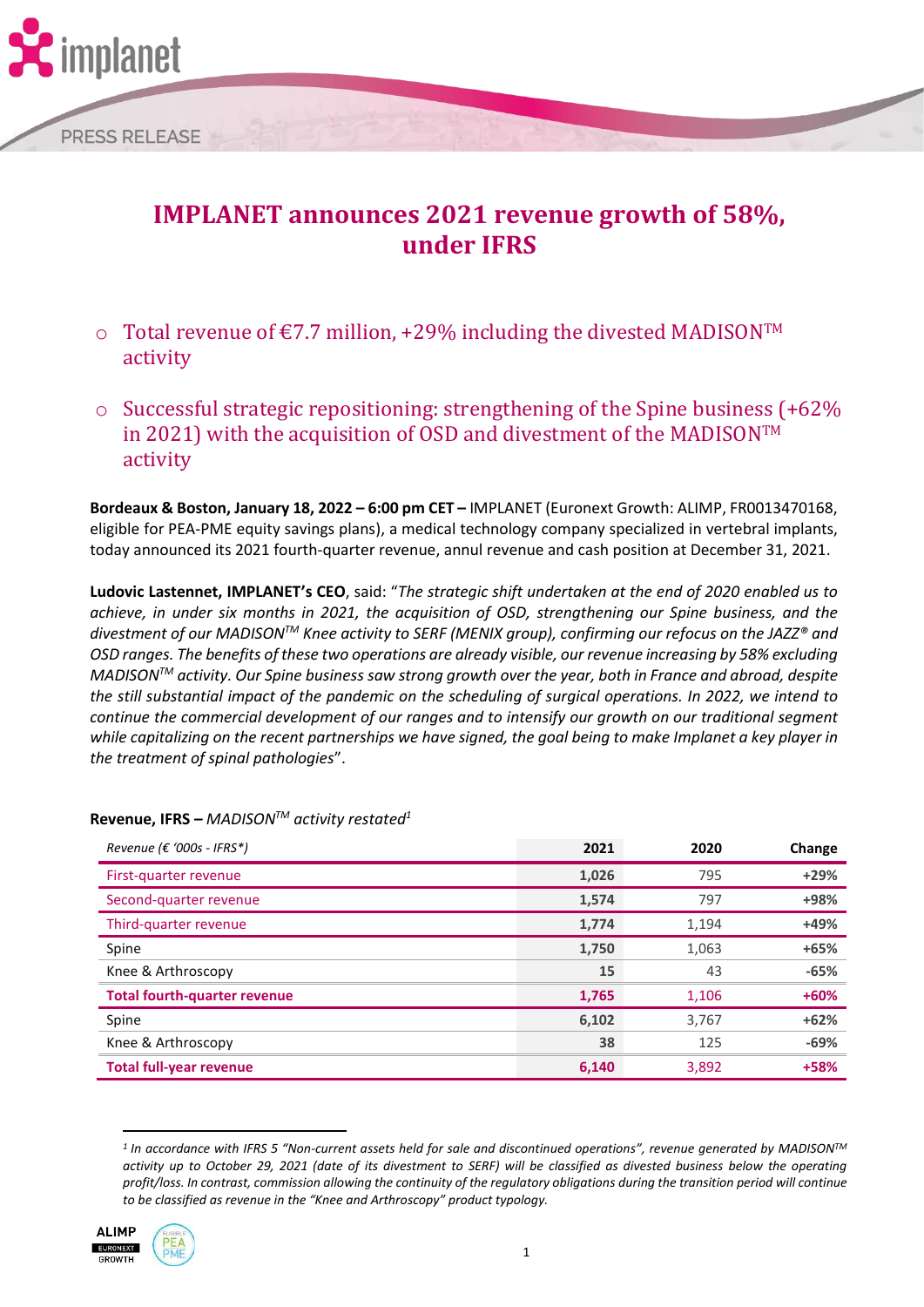| Revenue ( $\epsilon$ '000s - IFRS*) | 2021  | 2020  | Change |
|-------------------------------------|-------|-------|--------|
| First-quarter revenue               | 1,678 | 1,567 | $+7%$  |
| Second-quarter revenue              | 2,040 | 1,029 | +98%   |
| Third-quarter revenue               | 2,111 | 1,749 | $+21%$ |
| Spine                               | 1,750 | 1,063 | $+65%$ |
| Knee & Arthroscopy <sup>2</sup>     | 155   | 604   | $-74%$ |
| <b>Total fourth-quarter revenue</b> | 1,905 | 1,668 | $+14%$ |
| Spine                               | 6,102 | 3,767 | $+62%$ |
| Knee & Arthroscopy                  | 1,633 | 2,244 | $-27%$ |
| <b>Total full-year revenue</b>      | 7,735 | 6,012 | $+29%$ |

**Revenue at constant scope** *– excluding restatement of MADISONTM activity*

*\*Unaudited data*

**In the fourth quarter of 2021**, Implanet recorded very solid growth in its Spine business (+65%), notably thanks to the strategic acquisition of OSD. Activity in France tripled to €0.9 million in Q4, while activity in the Rest of the World also almost tripled, reaching €0.7 million. In the United States, activity continued to be heavily impacted by Covid-19.

**Over 2021 as a whole,** consolidated revenue, restated for MADISON™ activity in accordance with IFRS 5, totaled €6.1 million, an increase of +58% compared with the previous year. Excluding this restatement of MADISON<sup>™</sup> activity, revenue was €7.7 million, and was thus up 29% compared with 2020.

Spine activity recorded very strong growth of 62%, with revenue totaling €6.1 million in 2021. OSD's contribution to revenue (between May 19 and December 31, 2021) corresponded to €2.0 million. Hence, despite the still substantial impact of COVID-19 in 2021, the Spine business generated organic growth of 7%.

In France, Spine activity more than doubled to €2.7 million. The Rest of the World represented €2.0 million, giving very buoyant growth of 168% compared with 2020. Lastly, the United States saw revenue decline by 20% to €1.4 million. This decrease was primarily due to surgical operations being postponed and SeaSpine's orders being pushed back.

# **Cash position**

At December 31, 2021, Implanet had a cash position of €1.9 million. At the same time, the payment of the remaining balance of the divestment price of the MADISON™ knee business, i.e. €2.3 million, will be spread over time depending on the achievement of regulatory milestones related to the CE marking, with €0.6 million of this balance expected to be received in 2022. Lastly, in January 2021 the Company signed a convertible bond program with Nice & Green for a total of €5.0 million. At December 31, €2.1 million isstill available and remains to be subscribed to by Nice & Green.

# **Key 2021 highlights**

- $\checkmark$  Acquisition of Orthopaedic & Spine Development ("OSD"), which specializes in developing, manufacturing and marketing implants for spine surgery
- $\checkmark$  Signing of a distribution contract in Germany with ulrich GmbH & Co. KG for Implanet's JAZZ® implants and the OSD cervical plate
- $\checkmark$  Signing of an exclusive agreement with GLOBUS MEDICAL for the distribution of its REFLECT® scoliosis correction system to 15 French university centers specialized in pediatric spine surgery

*<sup>2</sup> Including MADISONTM activity until 10/29/2021.*